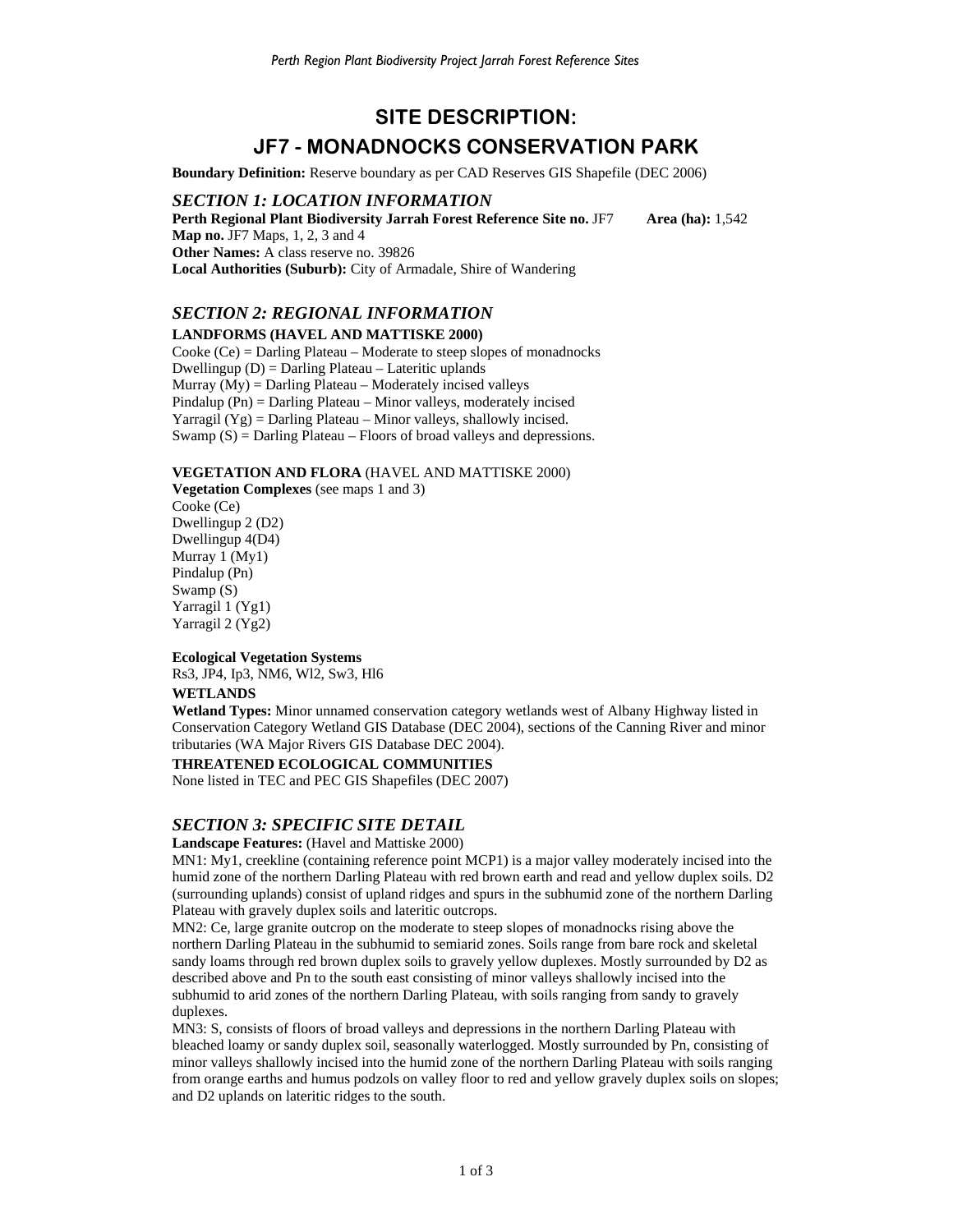#### **Vegetation and Flora:**

MN1: Creekline vegetation of Blackbutt and Flooded Gum over tall dense shubland dominated by *Grevillea divfersifolia* in My1 area Jarrah / Marri Woodland high on D2 grading down through open Wandoo woodlands and shrublands to Blackbutt/Flooded Gum woodlands closer riparian areas with Marri/ Blackbutt open woodland dominating higher drainage lines.

MN2: Lithic complex varying from bare rock through cryptogam layers to shrublands on sand deposits. Surrounding vegetation varies from shrubland in shallow soils bordering the monolith through to Jarrah/Marri woodlands on deeper surrounding soils.

MN3: Dominant vegetation is Sedgeland of *Baumea articulata, Meeboldina cana, Meeboldina scariosa,* Shrubland of *Astartea affinis, Pericalymma ellipticum, Melaleuca viminea* (in thickets)*, Hakea marginata, Hakea varia, Hakea ceratophylla, Xanthorrhoea preissii* with emergents of *Melaleuca preissiana* and *Nuytsia floribunda.* (Molloy 2007).

#### **Structural Units** (Havel and Mattiske 2000)

Rs3= Vegetation ranges from Lithic Complex, Herbfield, Heath through Woodland of *Corymbia calophylla, Eucalyptus wandoo, Eucalyptus laeliae* and *Allocasuarina heugeliana* to Open Forest of *Eucalyptus marginata* subsp. *marginata, Corymbia calophylla* on milder slopes with deep soils. Common shrub and herb species are *Borya sphaerocephala, Grevillea bipinnatifida, Hakea undulata, Hakea lissocarpha, Trymalium ledifolium, Hakea trifurcata* on shallow soils; *Adenanthos barbiger, Grevillea wilsonii, Styphelia tenuiflora* and *Hovea chorizemifolia* on deeper soils.

JP4= Open Forest of *Eucalyptus marginata* subsp. *marginata* and *Corymbia calophylla* with second storey of *Allocasuarina fraseriana, Banksia grandis* and *Persoonia longifolia.* Shrub and herb storey consists of *Adenanthos barbiger, Leschenaultia biloba, Hakea ruscifolia, Hovea chorizemifolia, Styphelia tenuiflora* on the sandier soils and *Leucopogon propinquus, Leucopogon capitellatus* and *Hakea lissocarpha* on the loamier soils.

Ip3= Dominant vegetation is Woodland to Open Forest of *Eucalyptus marginata* subsp. *thalassica* in the north, *Eucalyptus marginata* subsp. *marginata* in the south, and *Corymbia calophylla* with weakly developed second story of *Allocasuarina fraseriana, Banksia grandis* and *Persoonia longifolia.* Some intrusion into slopes from *Eucalyptus wandoo* and *E. accedens.* Shrub and herb storey consists of *Patersonia rudis, Lechenaultia biloba, Hakea ruscifolia, Petrophile serruriae, Styphelia tenuiflora* on the sandier soils and *Gastrolobium calycinum, Leucopogon propinquus, Leucopogon capitellatus Hakea lissocarpha* and *Macrozamia riedlei* on the loamier soils.

NM6 = Vegetation ranges from Woodland of *Eucalyptus patens* over *Banksia seminuda, Callistachys lanceolata* and *Agonis flexuosa* on valley floor to Open Forest of *Corymbia calophylla* and *Eucalyptus marginata* subsp. *marginata* with second storey of *Banksia grandis* and *Persoonia longifolia* on slopes. Shrub and herb storey of *Grevillea diversifolia, Trymalium floribundum, Hypocalymma cordifolium, Lepidosperma tetraquetrum* and *Chorizema ilicifolium* on valley floor to *Bossiaea aquifolium* subsp. *aquifolium, Leucopogon verticillatus, Leucopogon capitellatus, Macrozamia riedlei, Acacia urophylla* and *Pteridium esculentum* on slopes.

Wl2= Vegetation is primarily Woodland of *Eucalyptus wandoo* and *Corymbia calophylla* with *Eucalyptus rudis* and *Eucalyptus patens* near streamlines and *Eucalyptus accedens* and *Eucalyptus marginata* subsp. *thalassica* on transition to uplands. Shrub and herb storey ranges from shrublands of *Kunzea recurva, Lepidosperma leptostachyum, Hakea varia, Hakea ceratophylla, Melaleuca viminea, Melaleuca incana, Hypocalymma angustifolium* and *Meeboldina scariosa* on valley floors to *Hakea lissocarpha, Macrozamia riedlei, Patersonia rudis* and *Hakea incrassata* on slopes.

Hl6= Vegetation ranges from Woodland of *Eucalyptus megacarpa, Eucalyptus patens* with *Banksia littoralis* and tall shrub and sedge storey of *Taxandria linearifolia, Lepidosperma tetraquetrum, Astartea fascicularis, Mesomelauna tetragona* and *Ghania trifida* on valley floor to Open Forest of *Eucalyptus marginata* subsp. *marginata* and *Corymbia calophylla* with a second storey of *Banksia grandis, Persoonia longifolia* and *Allocasuarina fraseriana* on slopes. Shrub and herb storey under the forest consists of *Grevillea wilsonii, Styphelia tenuiflora, Adenanthos barbiger, Hakea ruscifolia, Lechenaultia biloba, Baeckea camphorosmae* and *Hakea lissocarpha.* 

NM6 = Vegetation ranges from Woodland of *Eucalyptus patens* over *Banksia seminuda, Callistachys lanceolata* and *Agonis flexuosa* on valley floor to Open Forest of *Corymbia calophylla* and *Eucalyptus marginata* subsp. *marginata* with second storey of *Banksia grandis* and *Persoonia longifolia* on slopes. Shrub and herb storey of *Grevillea diversifolia, Trymalium floribundum, Hypocalymma cordifolium, Lepidosperma tetraquetrum* and *Chorizema ilicifolium* on valley floor to *Bossiaea aquifolium* subsp. *aquifolium, Leucopogon verticillatus, Leucopogon capitellatus, Macrozamia riedlei, Acacia urophylla* and *Pteridium esculentum* on slopes.